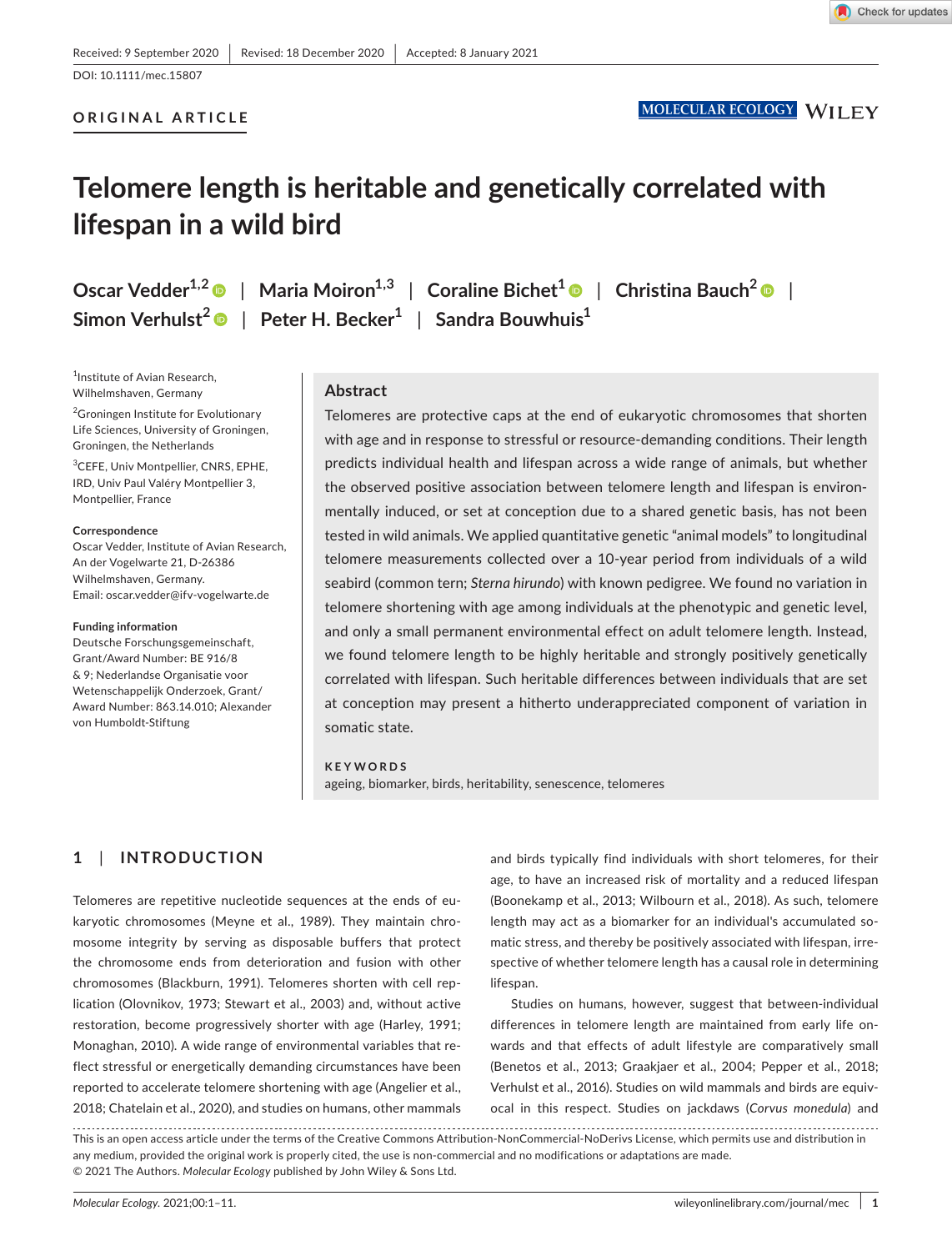**2 WII FY-MOLECULAR ECOLOGY EXAMPLE 2 PEDDER ET AL.** 

common terns (*Sterna hirundo*) corroborate these results (Bichet et al., 2020; Boonekamp et al., 2014), while studies on Soay sheep (*Ovis aries*), Seychelles warblers (*Acrocephalus sechellensis*) and European badgers (*Meles meles*) suggest between-individual differences in telomere length to be little consistent throughout life (Fairlie et al., 2016; van Lieshout et al., 2019; Spurgin et al., 2018). As these latter studies used quantitative polymerase chain reaction (qPCR) rather than terminal restriction fragment (TRF) analysis to estimate telomere length, it is, however, unclear to what extent these differences are methodological, rather than due to differences in strong and variable environmental effects between species (also see Bichet et al., 2020).

Consistent between-individual differences in telomere length, combined with telomere length predicting individual lifespan, can potentially be explained by a large role of the early-life environment in determining both telomere length and lifespan. Several studies suggest that environmental conditions during pre- and post-natal development can affect telomere shortening (e.g., Boonekamp et al., 2014; Herborn et al., 2014; Pineda-Pampliega et al., 2020; Vedder et al., 2018) and several studies indeed find lifespan to be predicted by telomere length early in life (Asghar, Hasselquist, et al., 2015; Eastwood et al., 2019; Fairlie et al., 2016; Heidinger et al., 2012; van Lieshout et al., 2019).

Alternatively, individual telomere length and its correlation with lifespan may already largely be determined at conception. In humans, there is strong evidence for genetic inheritance of telomere length (Broer et al., 2013; Dugdale & Richardson, 2018; Hjelmborg et al., 2015), and genome-wide association studies suggest genes involved in telomere maintenance to be associated with health and lifespan (Atzmon et al., 2010; Deelen et al., 2013; Soerensen et al., 2012). Apart from humans, estimates of heritability of telomere length have mostly been reported for birds and are variable (Dugdale & Richardson, 2018), with some studies suggesting low (i.e., 0.04–0.09) (Becker et al., 2015; Voillemot et al., 2012), and others high (i.e., 0.48–0.99) (Asghar et al., 2015; Atema et al., 2015; Belmaker et al., 2019), heritability. Here too, it is unknown whether this variation represents biological variation, or is due to differences arising from measurement techniques. The few heritability studies in birds that have measured telomeres using TRF analysis, which is considered more reliable than qPCR (Morinha et al., 2020; Nettle et al., 2019; Nussey et al., 2014), reported very high heritability estimates (Atema et al., 2015; Belmaker et al., 2019). As one of these studies was performed on captive zebra finches (*Taeniopygia guttata*), the extremely high heritability reported in this study (0.99; Atema et al., 2015) may stem from a stable and benign environment providing little scope for environmental effects on telomere length (Dugdale & Richardson, 2018). However, studies using TRF analysis suggest that environmental effects on telomere length in the wild are small too (Bauch et al., 2020; Bichet et al., 2020; Boonekamp et al., 2014; Chatelain et al., 2020; Vedder et al., 2017). As such, the option that telomere length is also highly heritable under natural conditions, and thus largely determined at conception, deserves further attention.

To our knowledge, the only quantitative genetic study that has tested for a genetic association between telomere length and survival was performed in dairy cattle (*Bos taurus*). In that study, telomere length measured shortly after birth was heritable and positively genetically correlated with survival to 4 years of age (Ilska-Warner et al., 2019), providing support for the telomere length–lifespan correlation to be determined at conception. However, in dairy cattle mortality and selection are typically the result of motives that may only partly reflect factors (e.g., disease) that would also influence mortality and selection in the wild. The genetic basis of the association between telomere length and lifespan should therefore also be tested in the wild, where mortality is natural and the genetic architecture of traits has been shaped by natural eco-evolutionary processes.

In the present study, we investigated whether a positive correlation between adult telomere length and lifespan we observed in a wild seabird—the common tern (Bichet et al., 2020)—is likely to be caused by the environment having a shared effect on both, or set at conception due to a common genetic basis. To do so, we used 619 telomere measurements from 387 individuals, aged 2–24 years, collected across a 10-year period, and combined a series of uniand bivariate mixed models with random regressions and quantitative genetic techniques, including relatedness information from a detailed pedigree (i.e., an "animal model," Kruuk, 2004).

## **2**  | **MATERIAL AND METHODS**

#### **2.1**  | **Study species and population**

Common terns are Holarctic migratory seabirds that share incubation and chick provisioning between the sexes, and raise zero to three chicks annually. The data for this study are described in detail in Bichet et al. (2020), and are part of a long-term study of common terns in a breeding colony located at the "Banter See" in Wilhelmshaven, on the German North Sea coast (53°30′40″N, 08°06′20″E). As part of the long-term study, all newly hatched chicks are ringed at their first encounter, between 0 and 2 days old, and receive a subcutaneously implanted transponder (model ID 100; TROVAN) shortly before fledging. New clutches are located within 0–2 days of first egg laying, and transponder-marked parents are linked to their clutch by placing an antenna (model EUR-3110; Euro I.D.), which reads transponder codes every 5–10 s at a distance of ≤11 cm, around all clutches for at least 24 hr. The sex of transpondermarked breeders is molecularly determined from a feather sample, collected shortly before fledging, since 1998 (Becker & Wink, 2003), and was determined by behavioural observation before that. In addition, 44 resting platforms equipped with antennae that automatically record the presence of transponder-marked individuals are distributed throughout the colony. This allows the identification of subadults, nonbreeding and breeding adults, and a very accurate assessment of annual adult survival rate (~0.90) and individual lifespan (Szostek & Becker, 2012). For this study, we assumed a breeder had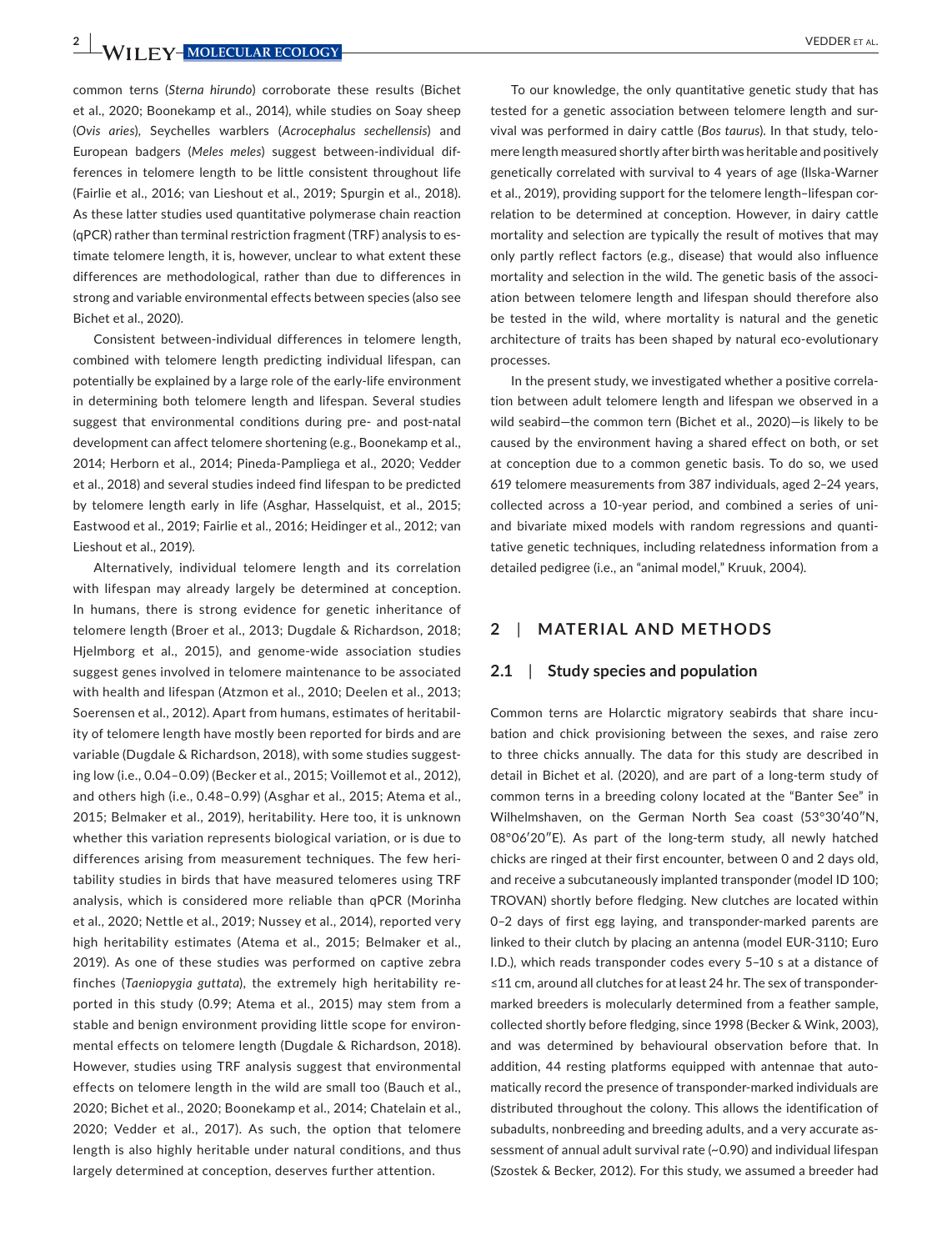died if it was not registered in the colony for at least two consecutive years, until the breeding season of 2020. This is an accurate assumption, because 97% of transponder-marked breeders never skipped registration for more than two consecutive years (Bouwhuis et al., 2015). Common terns in our research colony start breeding on average 3.7 years after fledging (Zhang et al., 2015), and breeders have a lifespan of on average 10 years (Ezard et al., 2006). In the years that blood samples for telomere analysis were collected (see below) the colony size varied between 380 and 650 breeding pairs.

## **2.2**  | **Blood sampling**

Blood samples were collected from breeders of both sexes in 2007, 2008, 2013, 2014 and 2016. To collect a sample from a specific bird, a larval instar of the blood-sucking bug *Dipetalogaster maximus* was placed in a hollow artificial egg, which was temporarily placed in the nest of the target bird during incubation (for details see Becker et al., 2006). Visual observation combined with the antenna system was used to confirm the continuous presence of the target bird. After 15–20 min, the artificial egg was retrieved and the blood extracted from the bug and stored in 2% EDTA buffer. Blood samples were kept at 4°C until transferred to a 40% glycerol buffer within 3 weeks after sampling and then snap-frozen at −80°C until analysis. It was previously confirmed that blood-sampling with bugs does not affect the telomere measurements, as compared to blood-sampling with a needle (Bauch et al., 2013).

### **2.3**  | **Telomere measurements**

From each blood sample, average erythrocyte telomere length was measured by in-gel TRF analysis without DNA denaturation (following Bauch et al., 2013; Vedder et al., 2018), which excludes interstitial telomeric sequences. The buffer was removed and the blood cells were washed with 2% EDTA. DNA was isolated from erythrocytes (7 µl cells) using a CHEF Genomic DNA plug kit (Bio-Rad) and subsequently digested simultaneously with *Hind*III (60 U), *Msp*I (60 U) and *Hinf*I (30 U) in NEB2 buffer (New England Biolabs) at 37°C for ~18 hr. One third of the DNA from every sample was added in a 0.8% nondenaturing agarose gel (Pulsed Field Certified Agarose, Bio-Rad) and separated by pulsed field electrophoresis for 22 hr at 14°C (3 V cm $^{-1}$ , initial switch time 0.5 s, final switch time 7.0 s). Two differently sized  $32P$ -labelled ladders were added for size calibration on every gel: (i) a 1-kb DNA ladder (range 1–10 kb; New England Biolabs) (once per gel) and (ii) DNA Molecular Weight Marker XV (range 2–48 kb; Roche Diagnostics) (twice per gel). In addition, we added a standard sample (DNA extracted from a single blood sample of a single chicken; once per gel) as a control. Gels were dried with a gel dryer (model 538, Bio-Rad) and hybridized overnight at  $37^{\circ}$ C with a  $32^{\circ}$ Plabelled oligonucleotide (5′-C3TA2-3′)4 that binds to the telomeric single-strand overhang. Subsequent washing of the gel with 0.25× SSC buffer at 37°C removed unbound oligonucleotides. The gel was

then exposed to a phosphor screen for 4 hr (MS, PerkinElmer) to detect the radioactive signal, which was visualized by a phosphor imager (Cyclone Storage Phosphor System, PerkinElmer). Telomere length distributions were quantified using IMAGE J (version 1.38x, open source) and the average telomere length (in base pairs) was calculated for every sample following the method described in Bauch et al. (2013). The coefficient of variation of the standard sample run on all gels (*n* = 58) was 0.06. Using the same method, we previously found an intrablood sample repeatability (with multiple DNA extractions per sample) of average telomere length of 0.86 when measuring telomere length of common tern chicks (Vedder et al., 2018).

In total, we collected 619 telomere measurements from 387 individuals, aged 2–24 years. Among them, 220 individuals had one measurement of telomere length, 122 individuals had two measurements in different years, 27 had three, 16 had four, and two individuals had five. In total, 233 of these individuals, with 371 telomere measurements, were considered to have died by 2020 and were used in the analyses involving lifespan.

## **2.4**  | **Pedigree data**

The pedigree was constructed by assigning all fledged offspring to their observed parents. This social pedigree is a good approximation of the genetic pedigree because common terns exhibit very low levels of extra-pair paternity (González-Solís et al., 2001). For estimating the heritability of telomere length, we pruned the pedigree to individuals with observed phenotypes and their known ancestors. Hence, the social pedigree to test for telomere length heritability comprised 473 records. The maximum depth was four generations, and the number of maternities and paternities 152 and 190, respectively. The number of full, maternal and paternal sibs was 44, 113 and 142, respectively. The mean pairwise relatedness was 0.003.

To estimate the heritability of lifespan and the additive genetic covariance between telomere length and lifespan, we only included those individuals that were considered to have died by 2020 (see above). The pruned pedigree used in these analyses comprised 297 records. The maximum depth was four generations, and the number of maternities and paternities 84 and 103, respectively. The number of full, maternal and paternal sibs was 25, 56 and 31, respectively. The mean pairwise relatedness was 0.004.

## **2.5**  | **Quantitative genetic models**

We first investigated whether the previously observed shortening of telomeres with age within individuals (Bichet et al., 2020) varied among individuals and was heritable. We applied a random regression modelling framework where we first fitted a "phenotypic model" to test for individual variation in reaction norms (i.e., telomere shortening with age). We then fitted an "animal model" (Kruuk, 2004) to split the phenotypic variance associated with the reaction norms across individuals into additive genetic and permanent environment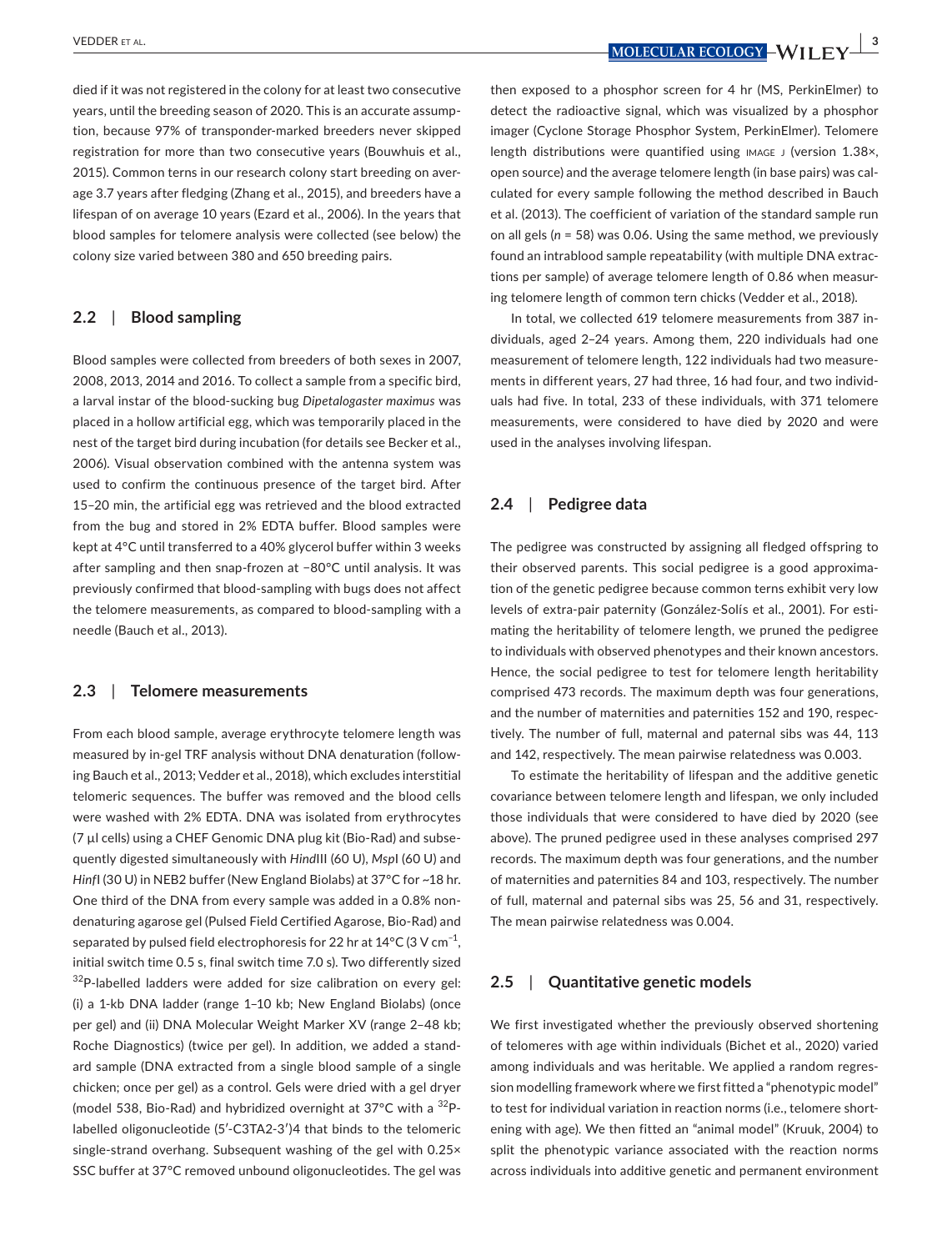**4 <sup>|</sup>**  VEDDER et al.

components (Table 1). This second random regression model was implemented using a framework that allowed additive genetic variance to vary with age and tested whether variation in shortening across individuals harboured a genetic component.

In both random regression models, we fitted telomere length as the response variable, modelled assuming a Gaussian error distribution (Figure 1a). As fixed effects we fitted laboratory identity (factor with two levels), sex (factor with two levels: male or female) and age (continuous linear variable, mean-centred and variancestandardized, Pettay et al., 2008). The "laboratory effect" was added to capture the fact that the measurements of samples collected in 2016 were done with different equipment and by a different person, which may have led to slight modifications in outcome (also see Bichet et al., 2020). In this model, and all other models, only linear effects of age were modelled, because visual inspection of the data and models that tested quadratic age effects do not suggest the age effect to be nonlinear (Bichet et al., 2020).

For the phenotypic random regression model, we fitted random intercept and slope effects as continuous functions of age for

individual identity, and random intercepts for gel identity. Telomere length *Z* of individual *i* of gel *j* at age *x* was thus modelled as:

$$
Z_{ij\ x} = \mu + (\text{fixed effects}) + f(\text{ind}_i, x) + \text{gel}_j + e_{ij\ x},\tag{1}
$$

where *μ* denotes the fixed effect for the overall population mean, *f*(*indi , x*) is the random regression function of individual values over age (*x*); *gelj* is the among-gel variation effect; and  $e_{ii}$  is the random residual value for individual *i* of gel *j* at age *x*. Age was modelled as a continuous linear variable (range = 2–24 years) and standardized to a mean of zero and a variance of one, such that the variance in intercepts can be interpreted as the among-individual variance at the average breeding age. As such, we tested for among-individual variance in the intercepts (V<sub>intercents</sub>) and slopes of telomere length on age  $(V_{\text{slope}})$ , while also testing for the covariance and correlation between individuals' intercept and slope (COV<sub>intercepts-slopes</sub> and *r*<sub>intercepts-slopes</sub>, respectively). Inappropriate modelling of residual variance (e.g., assuming residual homogeneity) might lead to erroneous inferences of slope variance in random regression models (Charmantier et al., 2014). Here, we assumed residual effects

|  | TABLE 1 Posterior modes, means and 95% credible intervals (CI) for fixed effects and variance components of telomere length |  |  |  |  |
|--|-----------------------------------------------------------------------------------------------------------------------------|--|--|--|--|
|  | shortening obtained from two separate random regression models                                                              |  |  |  |  |

|                                                    | Phenotypic model |          |                    | Animal model |          |                    |  |
|----------------------------------------------------|------------------|----------|--------------------|--------------|----------|--------------------|--|
|                                                    | Mode             | Mean     | 95% CI             | Mode         | Mean     | 95% CI             |  |
| <b>Fixed effects</b>                               |                  |          |                    |              |          |                    |  |
| Intercept                                          | 10.221           | 10.214   | [10.084, 10.341]   | 10.228       | 10.220   | [10.096, 10.364]   |  |
| Age                                                | $-0.161$         | $-0.164$ | $[-0.220, -0.104]$ | $-0.164$     | $-0.155$ | $[-0.212, -0.101]$ |  |
| Sex [female]                                       | $-0.097$         | $-0.114$ | $[-0.223, 0.018]$  | $-0.113$     | $-0.112$ | $[-0.228, 0.001]$  |  |
| Laboratory [2]                                     | 0.729            | 0.781    | [0.470, 1.083]     | 0.798        | 0.759    | [0.478, 1.069]     |  |
| Random effects                                     |                  |          |                    |              |          |                    |  |
| Individual/additive genetic                        |                  |          |                    |              |          |                    |  |
| $V_{\hbox{\scriptsize intercepts}}$                | 0.206            | 0.209    | [0.159, 0.262]     | 0.173        | 0.194    | [0.141, 0.247]     |  |
| $V_{\text{slopes (age)}}$                          | 0.000            | 0.004    | [0.000, 0.015]     | 0.000        | 0.003    | [0.000, 0.012]     |  |
| $\mathsf{COV}_{\mathsf{intercepts\text{-}slopes}}$ | 0.001            | 0.004    | $[-0.014, 0.026]$  | 0.000        | 0.005    | $[-0.014, 0.024]$  |  |
| $r_{\text{intercepts-slopes}}$                     | .187             | .145     | $[-.619, .860]$    | .247         | .180     | $[-.639, .839]$    |  |
| Permanent environmental                            |                  |          |                    |              |          |                    |  |
| $V_{intercepts}$                                   |                  |          |                    | 0.000        | 0.010    | [0.000, 0.035]     |  |
| $V_{\text{slopes (age)}}$                          |                  |          |                    | 0.000        | 0.003    | [0.000, 0.013]     |  |
| $\textsf{COV}_{\textsf{intercepts-slopes}}$        |                  |          |                    | 0.000        | 0.000    | $[-0.005, 0.006]$  |  |
| $r_{\text{intercepts-slopes}}$                     |                  | -        |                    | $-.079$      | .005     | $[-.795, .808]$    |  |
| Gel                                                | 0.105            | 0.126    | [0.067, 0.190]     | 0.113        | 0.129    | [0.067, 0.191]     |  |
| Residual [2-6]                                     | 0.231            | 0.238    | [0.156, 0.321]     | 0.212        | 0.230    | [0.147, 0.313]     |  |
| Residual [7-10]                                    | 0.152            | 0.154    | [0.111, 0.200]     | 0.151        | 0.149    | [0.107, 0.191]     |  |
| Residual [11-15]                                   | 0.137            | 0.136    | [0.094, 0.182]     | 0.127        | 0.129    | [0.093, 0.172]     |  |
| Residual [16-19]                                   | 0.238            | 0.263    | [0.153, 0.424]     | 0.201        | 0.256    | [0.139, 0.387]     |  |
| Residual [20-24]                                   | 0.395            | 0.705    | [0.153, 1.605]     | 0.444        | 0.702    | [0.153, 1.647]     |  |

*Note*: Estimates shown are among-individual, additive genetic or permanent environmental variance in intercepts (V<sub>intercepts</sub>), among-individual or additive genetic variance in slopes (V<sub>slopes</sub>), and associated intercepts-slopes covariance (COV<sub>intercepts-slopes</sub>) and intercepts-slopes correlation (*r*intercepts-slopes). Residual effects were assumed to be age-specific (and estimated for each of five age classes: 2–6, 7–10, 11–15, 16–19, 20–24) and uncorrelated across ages (i.e., diagonal residual error structure). Terms not estimated are marked with "—".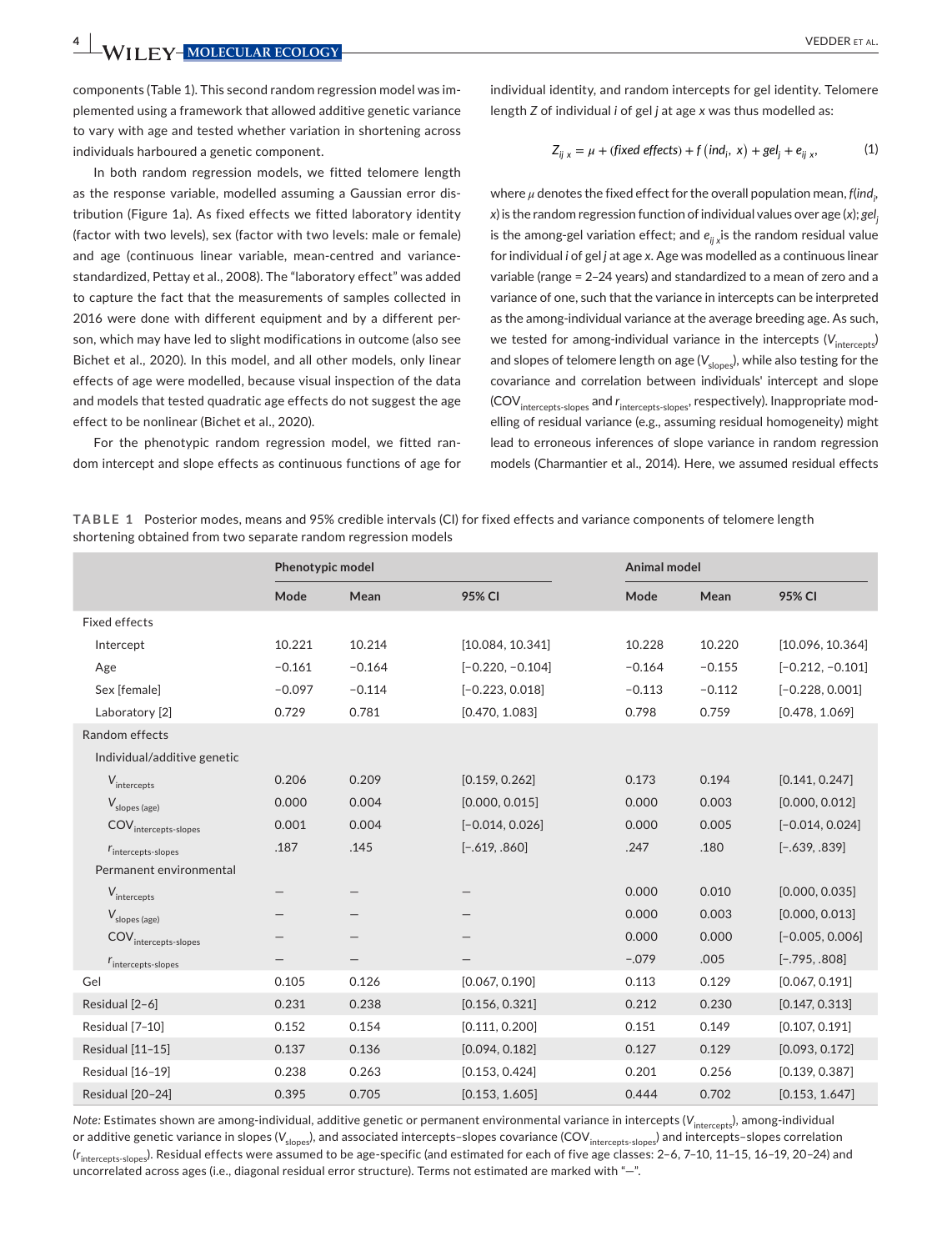**<u>YEDDER ET AL.**  $\frac{1}{2}$  **MOLECULAR ECOLOGY** WILL FV  $\frac{1}{2}$ </u>

to be age-specific (and estimated for each of five age classes: 2–6, 7– 10, 11–15, 16–19, 20–24) and uncorrelated across ages (i.e., diagonal residual error structure) (Pettay et al., 2008). Although the choice of the age classes for the residual structure is arbitrary, this structure allows residual variance to vary with age without greatly increasing the number of parameters to be estimated.

For the genetic random regression model, we extended the phenotypic model to separate the individual variance component of the reaction norms into its additive genetic and permanent environmental effects. To do so, we fitted random intercepts and slopes for individual identity linked to the pedigree (allowing estimation of the interaction between additive genetic variance and age), and for individual identity (not linked to the pedigree) to model permanent environmental effects, while we also included random intercepts for gel identity. Telomere length *Z* of individual *i* of gel *j* at age *x* was thus modelled as:

$$
Z_{ij\ x} = \mu + (\text{fixed effects}) + f(a_i, x) + f(pe_i, x) + gel_j + e_{ij\ x},
$$
 (2)

where  $\mu$  denotes the fixed effect for the overall population mean, f( $a_{\scriptscriptstyle\mathit{p}}$ , *x*) is the random regression function of how additive genetic values vary with age (x); *f*(pe<sub>i</sub>, x) is the equivalent for permanent environment effects; *gelj* captures the among-gel variation effect; and *eij x* is the random residual value for individual *i* of gel *j* at age *x*. Age was again modelled as a continuous linear variable (range = 2–24 years) and standardized to mean of zero and variance of one, such that variance in the intercepts can be interpreted as the among-individual variance at the average breeding age. Thus, with this random regression animal model, we estimated a variance–covariance matrix for the intercept and the slope of the additive genetic and permanent environmental effects (Table 1).

To decompose the total phenotypic variance in telomere length and lifespan into additive genetic  $(V_{\Delta})$ , permanent environmental ( $V_{PE}$ ) and residual ( $V_R$ ) variances, we built two univariate animal models. For the univariate animal model of telomere length, we fitted random intercepts for individual identity linked to the pedigree, allowing us to estimate the additive genetic variance  $(V_{\Delta})$ , individual identity (not linked to the pedigree) to

control for repeated measures of individuals across years (permanent environmental effects, V<sub>PF</sub>), and gel identity to control for differences among gels  $(V_{\text{GE}})$ . Telomere length was modelled assuming a Gaussian error distribution (Figure 1a). As fixed effects, we fitted age (continuous covariate, mean-centred and variancestandardized), laboratory identity (factor with two levels) and sex (factor with two levels: male or female). For the univariate animal model of lifespan, we fitted random intercepts for individual identity linked to the pedigree  $(V_{\Delta})$ , and sex (factor with two levels) as a fixed effect. Lifespan was modelled assuming a Gaussian error distribution (Figure 1b).

Finally, we fitted a bivariate animal model that allowed the estimation of the genetic correlation between telomere length and lifespan. This model included both telomere length and adult lifespan as response variables, random intercepts for individual identity linked to the pedigree  $(V_A)$ , and individual identity not linked to the pedigree controlling for repeated measures (V<sub>PE</sub>). However, because lifespan is observed only once per individual, V<sub>PE</sub> and  $V_R$  in lifespan are not separable. We therefore fixed the residual variance of lifespan to a very small value (i.e., 0.001). By doing so, we were able to effectively partition phenotypic variance in lifespan into additive genetic and permanent environmental effects. Additionally, the simultaneous estimation of additive genetic and permanent environmental variances for telomere length and lifespan allowed us to estimate additive genetic and permanent environmental covariances (COV<sub>A</sub> and COV<sub>PF</sub>, respectively). However, deviance information criterion (DIC) model comparison showed that the model with  $COV_{\text{PF}}$  was not fitting the data better and we therefore did not model such covariance (DIC of model with  $COV_A$  and  $COV_{PE}$  = 9,324.55, DIC of model with  $COV_A$  but without  $COV_{PF}$  = 9,323.45). We also did not fit the covariance between residual components, as the residual variance of lifespan was fixed to 0.001. To control for differences among gels, we fitted gel identity as a random effect associated only with telomere length. We included trait-specific intercepts and sex as fixed effects. We modelled age (continuous covariate) and laboratory (factor with two levels) as fixed effects associated with telomere length only. Both telomere length and individual lifespan were modelled assuming a Gaussian



**FIGURE 1** Phenotypic distributions of (a) adult telomere length (Kb), and (b) lifespan (years). Dashed vertical lines represent trait means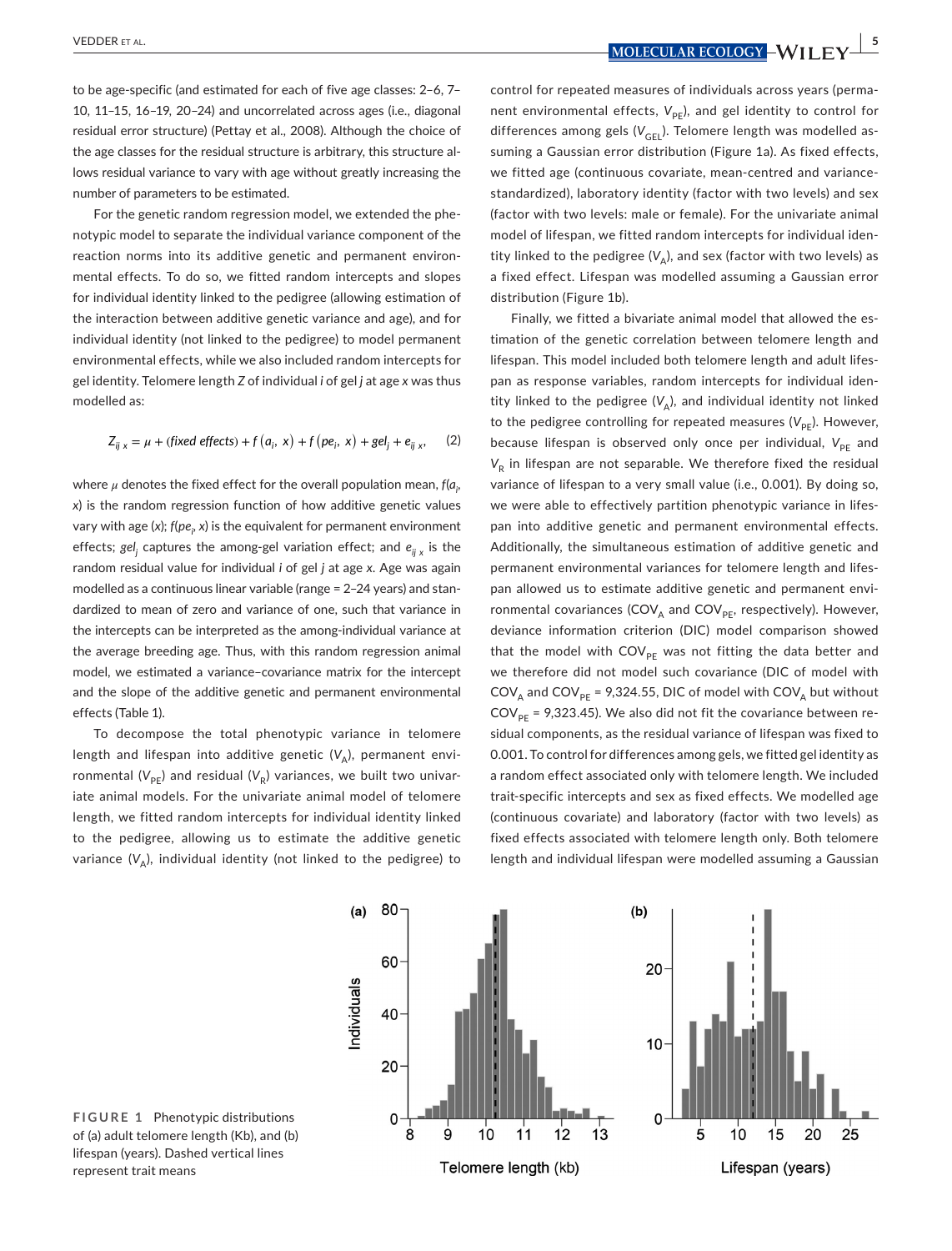| TABLE 2 Posterior modes, means and 95% credible intervals (CI) for fixed effects, variance components and heritability estimates of |  |
|-------------------------------------------------------------------------------------------------------------------------------------|--|
| telomere length (Kb) and lifespan (years) obtained from two separate univariate animal models                                       |  |

|                               | Telomere length (Kb) |          |                    | Lifespan (years) |                   |                   |  |
|-------------------------------|----------------------|----------|--------------------|------------------|-------------------|-------------------|--|
|                               | Mode                 | Mean     | 95% CI             | Mode             | Mean              | 95% CI            |  |
| Fixed effects                 |                      |          |                    |                  |                   |                   |  |
| Intercept                     | 10.200               | 10.215   | [10.090, 10.364]   | 11.414           | 11.523            | [10.677, 12.414]  |  |
| Age                           | $-0.150$             | $-0.152$ | $[-0.202, -0.106]$ |                  | -                 |                   |  |
| Sex [female]                  | $-0.119$             | $-0.102$ | $[-0.221, 0.009]$  | 0.839            | 0.878             | $[-0.384, 2.082]$ |  |
| Laboratory [2]                | 0.746                | 0.808    | [0.493, 1.131]     |                  |                   |                   |  |
| Random effects                |                      |          |                    |                  |                   |                   |  |
| $V_A$                         | 0.223                | 0.229    | [0.167, 0.292]     | 0.047            | 2.161             | [0.000, 7.385]    |  |
| $V_{PE}$                      | 0.001                | 0.015    | [0.000, 0.051]     |                  | $\qquad \qquad -$ |                   |  |
| $V_{GEL}$                     | 0.120                | 0.137    | [0.080, 0.208]     |                  |                   |                   |  |
| $V_R$                         | 0.121                | 0.119    | [0.097, 0.142]     | 22.964           | 22.618            | [16.686, 29.257]  |  |
| Standardized variance metrics |                      |          |                    |                  |                   |                   |  |
| h <sup>2</sup>                | 0.464                | 0.458    | [0.343, 0.557]     | 0.002            | 0.085             | [0.000, 0.279]    |  |
| $h^2$ (ex. $V_{\text{GEL}}$ ) | 0.650                | 0.628    | [0.495, 0.738]     |                  |                   |                   |  |

Abbreviations: h<sup>2</sup>, heritability; V<sub>A</sub>, additive genetic variance;V<sub>GEL</sub>, among-gel variance; V<sub>PE</sub>, permanent environmental variance; V<sub>R</sub>, residual variance.

error distribution (Figure 1a,b). Heritability (h<sup>2</sup>) of each trait, conditional on the variance explained by the fixed effects, was estimated as the proportion of the total phenotypic variance explained by its additive genetic variance. In principle, by fitting a bivariate model of telomere length and lifespan, we could have avoided fitting the single univariate animal model of telomere length described above. However, doing so would reduce our sample size for the telomere model, as the analyses with lifespan were restricted to those individuals known to be dead by 2020. Reassuringly, however, estimates of additive genetic variance for telomere length were very similar in both analyses (Table 2; Table S1).

Quantitative genetic models were fitted using a Bayesian framework implemented in the statistical environment R (version 3.6.1, R Core Team 2019) using the R-package *MCMCglmm* (Hadfield, 2010). For all models, we used parameter-expanded priors with an inverse Gamma distribution, chosen to be noninformative (Hadfield, 2010). We fitted alternative priors and found that the quantitative genetic parameters were reasonably robust (see Appendix S1). The number of iterations and thinning interval were chosen for each model to ensure that the minimum Markov chain Monte Carlo (MCMC) effective sample sizes for all parameters were 1,000. Burn-in was set to a minimum of 5,000 iterations. The retained effective sample sizes yielded absolute autocorrelation values lower than 0.1 and satisfied convergence criteria based on the Heidelberger and Welch convergence diagnostic (Heidelberger & Welch, 1981). We drew inferences from the posterior modes, means and 95% credible intervals (95% CI) because inferences drawn from posterior modes and means might differ, particularly when model parameters are near their boundary (e.g., variance close to zero). Near the boundary, the posterior mode tends to converge toward zero while the posterior mean tends to shift away from the boundary due to the broadening of the posterior distributions (He & Hodges, 2008).

# **3**  | **RESULTS**

The overall mean telomere length was 10.25 Kb (Figure 1a). As demonstrated previously (Bichet et al., 2020), telomere length did not differ between the sexes, but was negatively associated with age. DIC model comparison showed that there was no statistical support for among-individual or additive genetic variation in individual telomere shortening with age (DIC of model with random intercepts and slopes for individual effects = 883.4 vs. DIC of model with only random intercepts = 881.8; DIC of model with random intercepts and slopes for additive genetic and permanent environmental effects = 847.4 vs. DIC of model with only random intercepts = 845.9). This result is in concordance with the low variance explained by the reaction norm slopes, for both the among-individual and the additive genetic components (among-individual and additive genetic variance for slopes = ~0, Table 1). This lack of variance in slopes precluded the possibility of substantial covariance between intercept and slope, which was indeed estimated to be close to zero with wide 95% CI. Hence, we conclude that telomere length similarly shortened with age in all individuals.

There were, however, large heritable differences in telomere length. The posterior mean and mode for the additive genetic variance in telomere length were substantial and of similar magnitude, with the lower 95% CI limit not converging towards zero (Table 2, Figure 2a). The proportion of the total phenotypic variance in adult telomere length explained by additive genetic effects was around 46% (Table 2, Figure 3). Permanent environmental effects accounted for very little (3%) of the total phenotypic variance, while gel identity accounted for 28% (Table 2, Figure 3). Hence, if we assume that the random variance among gels represents measurement error, the heritability (h<sup>2</sup>) of telomere length increases from 0.46 to 0.63 (with associated 95% CI = 0.50–0.73).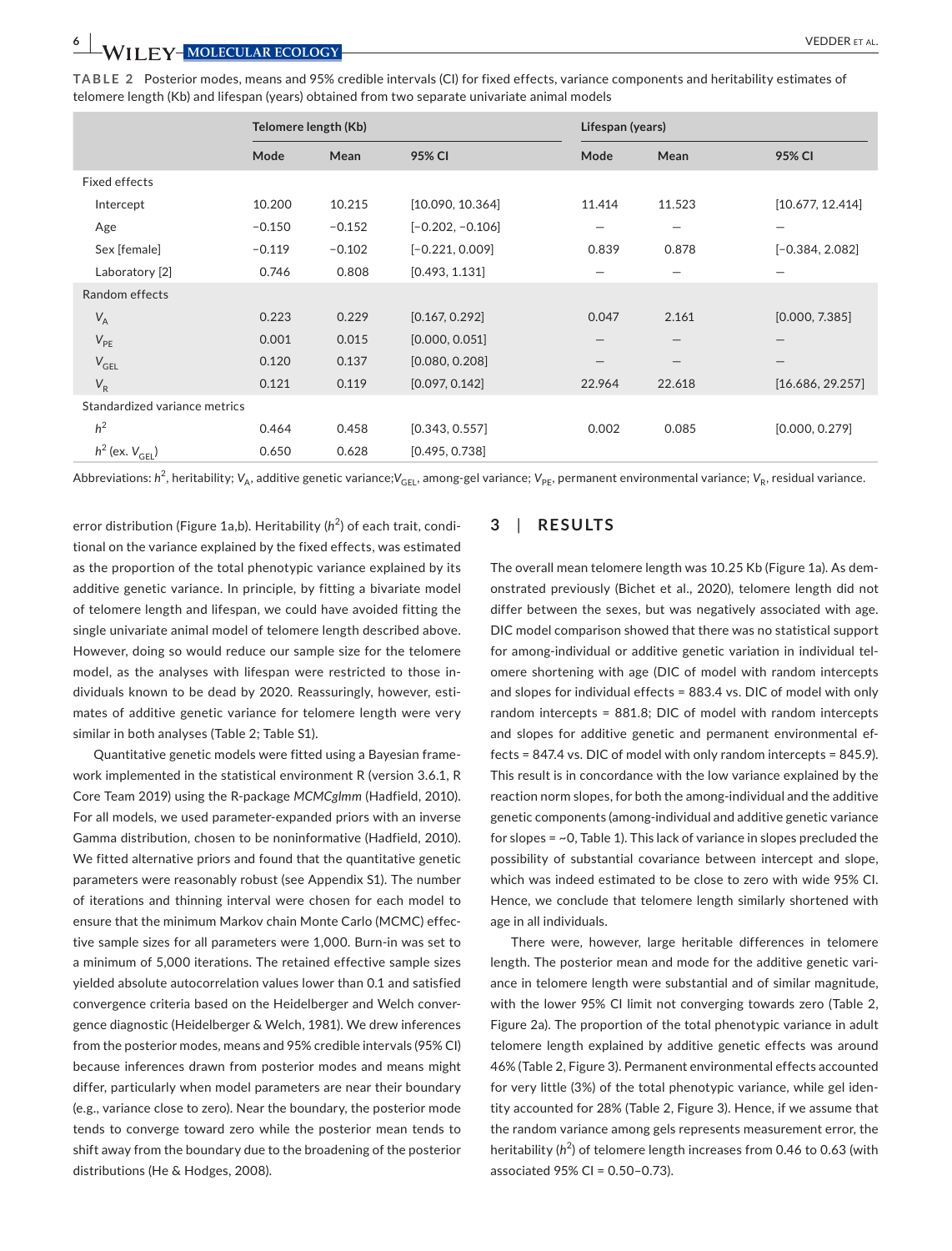

**FIGURE 2** Posterior MCMC samples (bars), kernel density estimation (solid black line), posterior mean (grey dotted line) and 95% credible intervals (black dashed lines) for the additive genetic variances  $(V_A)$  in telomere length (a) and lifespan (b) extracted from the univariate animal models, and the additive genetic correlation (r<sub>A</sub>) between them extracted from the bivariate animal model (c)



**FIGURE 3** Mean proportion of total phenotypic variance  $(V_p)$ explained by the different variance components of telomere length and lifespan. Additive genetic effects are shown in white, permanent environmental effects in black, gel effects in light grey and residual variance components in dark grey

Excluding individuals without a complete lifespan (i.e., still alive) left a data set consisting of 371 telomere measurements from 233 individuals. The lifespan of these individuals ranged from 3 to 27 years, with an average of 12.01 years (Figure 1b), and did not differ between the sexes (Table 2). There were genetic differences in lifespan: the posterior mode of  $V_A$  for lifespan was 0.05, whereas the posterior mean was 2.16 (Table 2). Consequently, the posterior mode and mean of the heritability of lifespan were also divergent (0.002 vs. 0.085, Table 2). This difference is due to the right-skewed posterior distribution for lifespan (Figure 2b), which is commonly observed in fitness-related traits (Bonnet et al., 2019; de Villemereuil et al., 2019; Wolak et al., 2018).

**FIGURE 4** Predicted breeding values for lifespan plotted against those for telomere length, as extracted from the bivariate animal model (Table 2). Note that the predicted breeding values for telomere length and lifespan are expressed in their corresponding units (i.e., Kb and years) by adding the population mean trait value to the predicted breeding value of each individual. This figure is drawn for illustrative purposes only

A bivariate "animal model" revealed that there was a positive additive genetic correlation between telomere length and lifespan ( $r_{\!A}$   $\sim$ .4, Table S1; Figures 2c and 4). The posterior mode and mean for the genetic correlation were of similar magnitude. However, the 95% CIs were relatively wide and the lower 95% CI limit overlapped slightly with zero (Table S1; Figure 2c). Nevertheless, 89% of the posterior samples were above zero, suggesting that a shared genetic basis is the most likely explanation for the previously reported phenotypic correlation between adult telomere length and lifespan (Bichet et al., 2020). This conclusion is supported by DIC model comparison, which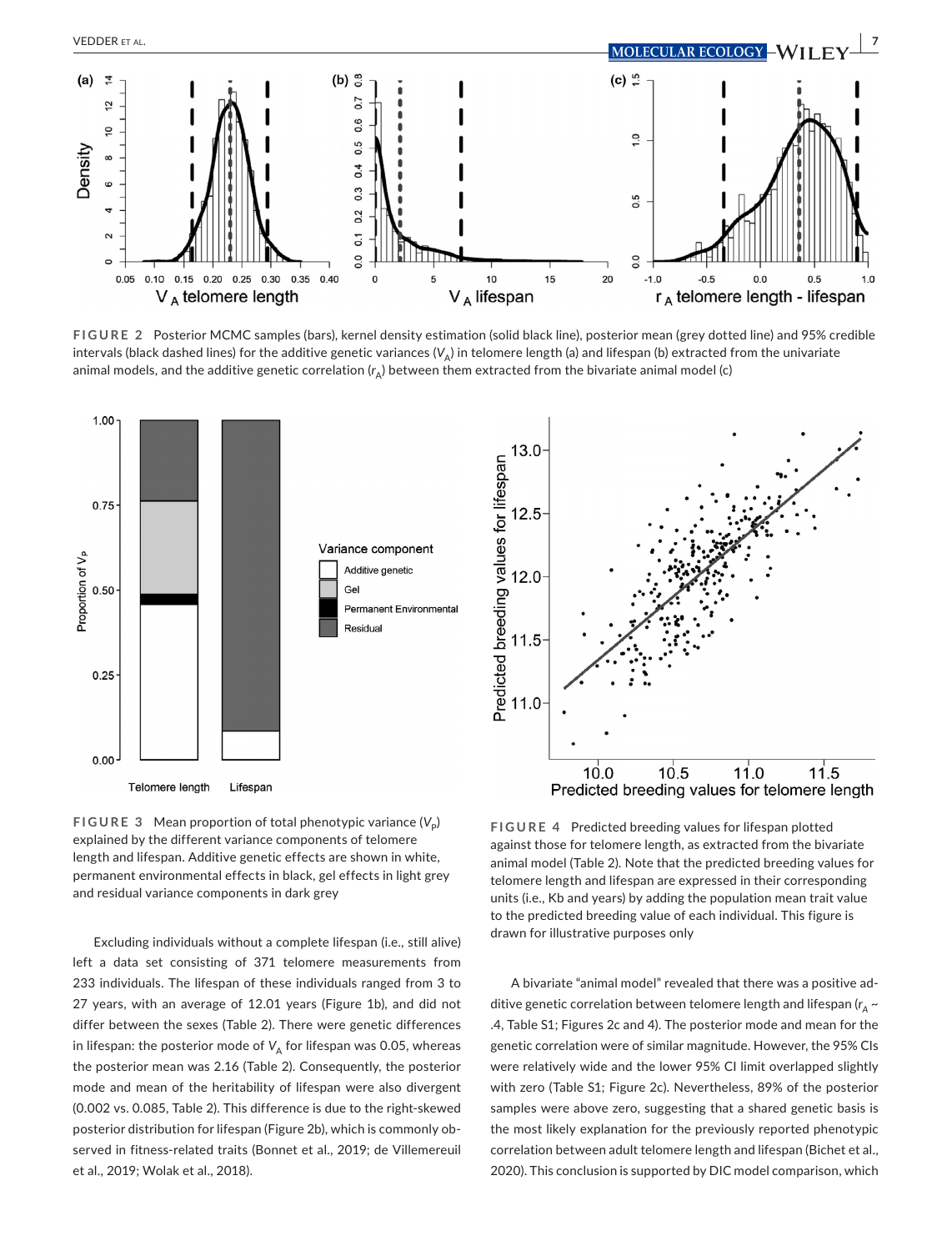**8 W**/II FV-MOLECULAR ECOLOGY **ALL CONSTRANS CONSTRANS CONSTRANS CONSTRANS CONSTRANS CONSTRANS CONSTRANS CONSTRANS CONSTRANS CONSTRANS CONSTRANS CONSTRANS CONSTRANS CONSTRANS CONSTRANS CONSTRANS CONSTRANS CONSTRANS CONST** 

showed a model including the additive genetic covariance between telomere length and lifespan outperforming a model without the covariance (DIC of model with additive genetic covariance = 9,323.45 vs. DIC of model without additive genetic covariance = 9,835.45).

# **4**  | **DISCUSSION**

We here used a quantitative genetic "animal model" approach to reveal a high heritability of telomere length and a positive genetic correlation between telomere length and lifespan. This is the first report of such a genetic correlation in a wild population, in which mortality is natural and the genetic architecture of traits has been shaped by natural eco-evolutionary processes. It corroborates the result of a study on dairy cattle (Ilska-Warner et al., 2019) and fits with findings of genome-wide association studies in humans, which suggest genetic variation in the telomere maintenance pathway to be associated with lifespan (Atzmon et al., 2010; Deelen et al., 2013; Soerensen et al., 2012).

Our longitudinal sampling approach showed that amongindividual variance in telomere shortening with age is virtually absent in adult common terns, at both the phenotypic and the genetic level. At the phenotypic level, such variation was also absent during growth in common tern chicks (Vedder et al., 2017). Hence, if variation in genes involved in telomere maintenance were to underlie the positive genetic correlation between telomere length and lifespan in common terns, as suggested for humans (Atzmon et al., 2010; Deelen et al., 2013; Soerensen et al., 2012), it probably involves maintenance of germline telomere length, or maintenance of telomeres during embryonic development, rather than during postnatal life.

In general, a genetic correlation between telomere length and lifespan could be due either to linkage disequilibrium between genes involved in determining telomere length and genes involved in determining lifespan, or to a direct causal effect of telomere length on lifespan. The latter option has remained contentious, as it is difficult to establish *in vivo* (Simons, 2015). If telomere length were to directly influence lifespan, the source of variation in telomere length should not affect its relationship with lifespan, and we would expect the heritable variation in telomere length to affect lifespan. Our results therefore do not disagree with a causal effect of telomere length on lifespan, while an absence of a genetic correlation with lifespan, in combination with a high heritability of telomere length, would have. Regardless, the fact that heritable genetic variation in telomere length is associated with lifespan implies that telomere length acts as a biomarker of lifespan already set at conception, and that therefore, at least in common terns, individual differences in adult somatic state are partly determined at the start of life.

The high heritability of telomere length may appear at odds with the common premise of evolutionary theory that traits with a strong link to fitness display little heritability (Fisher, 1930; Mousseau & Roff, 1987). Indeed, in common terns, which continue to reproduce at old age, the individuals with the longest lifespan, on average, also

have greatest lifetime reproductive success (Bouwhuis et al., 2015). However, with an estimated mean heritability of lifespan of 0.085, and a coefficient of determination of its mean genetic correlation with telomere length of 0.126, only a very small proportion of phenotypic variance in lifespan (i.e.,  $0.085 \times 0.126 = 0.011$ ) is determined by additive genetic variance in telomere length. And even this is probably an overestimate, as the posterior mode of the heritability of lifespan was considerably smaller than the mean. Telomere length may thus represent a heritable metric trait that underlies fitness, but be less subjected to the environmental or stochastic sources of variation to which fitness itself is subjected, providing scope for a higher heritability (Price & Schluter, 1991). Moreover, recent studies suggest that germline telomere length may not be completely shielded against somatic ageing (Bauch et al., 2019; Bouwhuis et al., 2018; Monaghan & Metcalfe, 2019), which could act as a perpetual source of genetic variance over generations. The high heritability of telomere length is, however, not due to a comparatively high  $V_A$ . The additive genetic coefficient of variation ( $CV_A$ , Houle, 1992) is only 4.7%, which, across wild species, is more similar to that of morphological, rather than physiological or life-history traits (Postma, 2014). Possibly, the low  $CV_{\Delta}$  for telomere length is explained by it being a linear trait, which can only vary across one dimension, and not necessarily reflect a signature of selection (Hansen et al., 2011).

Although our analyses show additive genetic variance for telomere length to account for the majority of phenotypic variation in telomere length and its association with lifespan, this does not contradict the overwhelming evidence for stressful or resourcedemanding conditions to affect telomere length (Angelier et al., 2018; Chatelain et al., 2020). In common terns such effects are also apparent. We previously found environmentally induced faster embryonic development and more successful reproduction to shorten telomeres (Bauch et al., 2013; Bichet et al., 2020; Vedder et al., 2018). With a permanent environmental effect that accounts for ~4% of the phenotypic variation in adult telomere length (not including among-gel variation), and no significant variation in adult shortening rates, such effects may simply be comparatively small and not consistent enough to provide sufficient scope for a statistically detectable environmental correlation with lifespan. This, however, does not prevent telomere length from functioning as a biomarker in an optimality approach to individual behaviour and life history. If telomere length indeed has a causal effect on lifespan, an individual that inherited short telomeres at conception should still balance further telomere loss against life-history traits, such as growth or reproduction, to maximize fitness. Yet, the implication that individuals do not start with the same somatic state at conception has far reaching ramifications for life-history evolution and senescence, which requires consideration from a theoretical and empirical point of view (Galipaud & Kokko, 2020).

#### **ACKNOWLEDGMENTS**

We thank Götz Wagenknecht and all field workers who helped collect the long-term data set, and Erica Zuidersma who participated in the telomere measurements. We thank Celine Teplitsky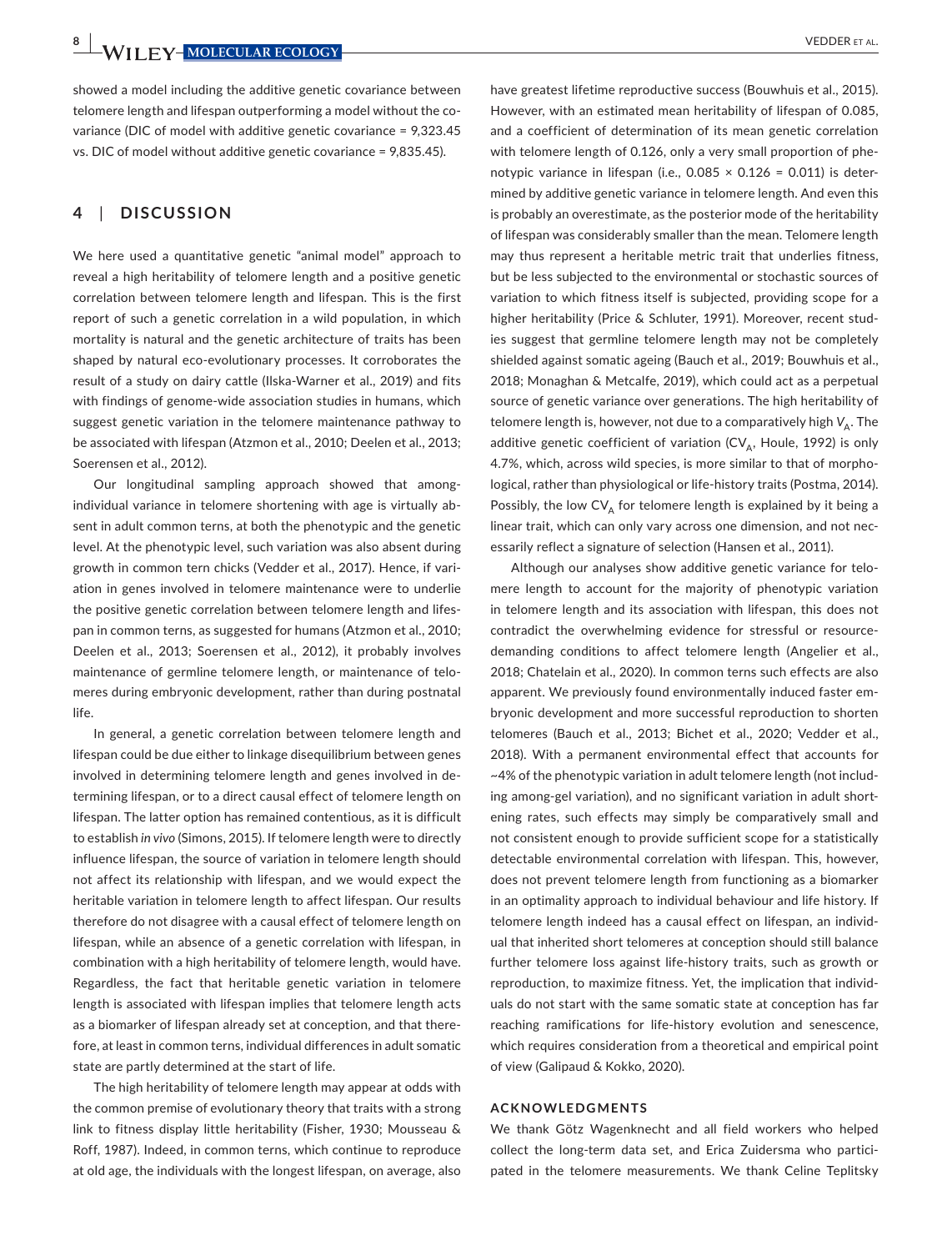and Anne Charmantier for statistical advice. Two anonymous reviewers provided valuable comments on the manuscript. The study was performed under licences of the city of Wilhelmshaven and the Lower Saxony State Office for Consumer Protection and Food Safety, Germany. The study was financially supported by the German Research Foundation (DFG, BE 916/8 & 9 to P.H.B.), and by an "Alexander von Humboldt" and a "Veni" grant (863.14.010) of the division Earth and Life Sciences (ALW) of the Netherlands Organisation for Scientific Research (NWO) to O.V.

## **AUTHOR CONTRIBUTIONS**

O.V., S.B., P.H.B. and S.V. designed the study; S.B., C.Ba and O.V. collected blood samples; C.Ba. measured telomere lengths; M.M. and C.Bi. analysed the data; O.V. and M.M. wrote the paper with contributions from all other authors.

## **DATA AVAILABILITY STATEMENT**

Data are available from the Dryad Digital Repository – [https://doi.](https://doi.org/10.5061/dryad.wpzgmsbm2) [org/10.5061/dryad.wpzgmsbm2](https://doi.org/10.5061/dryad.wpzgmsbm2).

## **ORCID**

*Oscar Vedder* <https://orcid.org/0000-0003-4689-8568> *Coraline Bichet* <https://orcid.org/0000-0003-0255-4966> *Christina Bauch* <https://orcid.org/0000-0003-0218-5582> *Simon Verhulst* <https://orcid.org/0000-0002-1143-6868>

### **REFERENCES**

- Angelier, F., Costantini, D., Blévin, P., & Chastel, O. (2018). Do glucocorticoids mediate the link between environmental conditions and telomere dynamics in wild vertebrates? A review. *General and Comparative Endocrinology*, *256*, 99–111.
- Asghar, M., Bensch, S., Tarka, M., Hansson, B., & Hasselquist, D. (2015). Maternal and genetic factors determine early life telomere length. *Proceedings of the Royal Society B: Biological Sciences*, *282*(1799), 20142263.<https://doi.org/10.1098/rspb.2014.2263>.
- Asghar, M., Hasselquist, D., Hansson, B., Zehtindjiev, P., Westerdahl, H., & Bensch, S. (2015). Hidden costs of infection: chronic malaria accelerates telomere degradation and senescence in wild birds. *Science*, *347*(6220), 436–438. [https://doi.org/10.1126/scien](https://doi.org/10.1126/science.1261121) [ce.1261121](https://doi.org/10.1126/science.1261121).
- Atema, E., Mulder, E., Dugdale, H. L., Briga, M., van Noordwijk, A. J., & Verhulst, S. (2015). Heritability of telomere length in the zebra finch. *Journal of Ornithology*, *156*(4), 1113–1123. [https://doi.](https://doi.org/10.1007/s10336-015-1212-7) [org/10.1007/s10336-015-1212-7.](https://doi.org/10.1007/s10336-015-1212-7)
- Atzmon, G., Cho, M., Cawthon, R. M., Budagov, T., Katz, M., Yang, X., Siegel, G., Bergman, A., Huffman, D. M., Schechter, C. B., Wright, W. E., Shay, J. W., Barzilai, N., Govindaraju, D. R., & Suh, Y. (2010). Genetic variation in human telomerase is associated with telomere length in Ashkenazi centenarians. *Proceedings of the National Academy of Sciences*, *107*(suppl 1), 1710–1717. [https://doi.](https://doi.org/10.1073/pnas.0906191106) [org/10.1073/pnas.0906191106](https://doi.org/10.1073/pnas.0906191106).
- Bauch, C., Becker, P. H., & Verhulst, S. (2013). Telomere length reflects phenotypic quality and costs of reproduction in a long-lived seabird. *Proceedings of the Royal Society B-Biological Sciences*, *280*(1752), 20122540.<https://doi.org/10.1098/rspb.2012.2540>.
- Bauch, C., Boonekamp, J. J., Korsten, P., Mulder, E., & Verhulst, S. (2019). Epigenetic inheritance of telomere length in wild birds. *Plos Genetics*, *15*(2), e1007827. <https://doi.org/10.1371/journal.pgen.1007827>.
- Bauch, C., Gatt, M. C., Granadeiro, J. P., Verhulst, S., & Catry, P. (2020). Sex-specific telomere length and dynamics in relation to age and reproductive success in Cory's shearwaters. *Molecular Ecology*, *29*(7), 1344–1357. <https://doi.org/10.1111/mec.15399>.
- Becker, P. J. J., Reichert, S., Zahn, S., Hegelbach, J., Massemin, S., Keller, L. F., Postma, E., & Criscuolo, F. (2015). Mother-offspring and nest-mate resemblance but no heritability in early-life telomere length in white-throated dippers. *Proceedings of the Royal Society B: Biological Sciences*, *282*(1807), 20142924. [https://doi.org/10.1098/](https://doi.org/10.1098/rspb.2014.2924) [rspb.2014.2924.](https://doi.org/10.1098/rspb.2014.2924)
- Becker, P. H., Voigt, C. C., Arnold, J. M., & Nagel, R. (2006). A noninvasive technique to bleed incubating birds without trapping: a blood-sucking bug in a hollow egg. *Journal of Ornithology*, *147*(1), 115–118. [https://doi.org/10.1007/s10336-005-0027-3.](https://doi.org/10.1007/s10336-005-0027-3)
- Becker, P. H., & Wink, M. (2003). Influences of sex, sex composition of brood and hatching order on mass growth in common terns *Sterna hirundo*. *Behavioral Ecology and Sociobiology*, *54*(2), 136–146. [https://doi.org/10.1007/s00265-003-0605-4.](https://doi.org/10.1007/s00265-003-0605-4)
- Belmaker, A., Hallinger, K. K., Glynn, R. A., Winkler, D. W., & Haussmann, M. F. (2019). The environmental and genetic determinants of chick telomere length in tree swallows (*Tachycineta bicolor*). *Ecology and Evolution*, *9*(14), 8175–8186.<https://doi.org/10.1002/ece3.5386>.
- Benetos, A., Kark, J. D., Susser, E., Kimura, M., Sinnreich, R., Chen, W., Steenstrup, T., Christensen, K., Herbig, U., von Bornemann Hjelmborg, J., Srinivasan, S. R., Berenson, G. S., Labat, C., & Aviv, A. (2013). Tracking and fixed ranking of leukocyte telomere length across the adult life course. *Aging Cell*, *12*(4), 615–621. [https://doi.](https://doi.org/10.1111/acel.12086) [org/10.1111/acel.12086](https://doi.org/10.1111/acel.12086).
- Bichet, C., Bouwhuis, S., Bauch, C., Verhulst, S., Becker, P. H., & Vedder, O. (2020). Telomere length is repeatable, shortens with age and reproductive success, and predicts remaining lifespan in a longlived seabird. *Molecular Ecology*, *29*(2), 429–441. [https://doi.](https://doi.org/10.1111/mec.15331) [org/10.1111/mec.15331.](https://doi.org/10.1111/mec.15331)
- Blackburn, E. H. (1991). Structure and function of telomeres. *Nature*, *350*(6319), 569–573.
- Bonnet, T., Morrissey, M. B., & Kruuk, L. E. B. (2019). Estimation of genetic variance in fitness, and inference of adaptation, when fitness follows a log-normal distribution. *Journal of Heredity*, *110*(4), 383– 395. <https://doi.org/10.1093/jhered/esz018>.
- Boonekamp, J. J., Mulder, G. A., Salomons, H. M., Dijkstra, C., & Verhulst, S. (2014). Nestling telomere shortening, but not telomere length, reflects developmental stress and predicts survival in wild birds. *Proceedings of the Royal Society B: Biological Sciences*, *281*(1785), 20133287. [https://doi.org/10.1098/rspb.2013.3287.](https://doi.org/10.1098/rspb.2013.3287)
- Boonekamp, J. J., Simons, M. J. P., Hemerik, L., & Verhulst, S. (2013). Telomere length behaves as biomarker of somatic redundancy rather than biological age. *Aging Cell*, *12*(2), 330–332. [https://doi.](https://doi.org/10.1111/acel.12050) [org/10.1111/acel.12050](https://doi.org/10.1111/acel.12050).
- Bouwhuis, S., Vedder, O., & Becker, P. H. (2015). Sex-specific pathways of parental age effects on offspring lifetime reproductive success in a long-lived seabird. *Evolution*, *69*(7), 1760–1771. [https://doi.](https://doi.org/10.1111/evo.12692) [org/10.1111/evo.12692](https://doi.org/10.1111/evo.12692).
- Bouwhuis, S., Verhulst, S., Bauch, C., & Vedder, O. (2018). Reduced telomere length in offspring of old fathers in a long-lived seabird. *Biology Letters*, *14*(6), 20180213.<https://doi.org/10.1098/rsbl.2018.0213>.
- Broer, L., Codd, V., Nyholt, D. R., Deelen, J., Mangino, M., Willemsen, G., Albrecht, E., Amin, N., Beekman, M., de Geus, E. J. C., Henders, A., Nelson, C. P., Steves, C. J., Wright, M. J., de Craen, A. J. M., Isaacs, A., Matthews, M., Moayyeri, A., Montgomery, G. W., … Boomsma, D. I. (2013). Meta-analysis of telomere length in 19 713 subjects reveals high heritability, stronger maternal inheritance and a paternal age effect. *European Journal of Human Genetics*, *21*(10), 1163–1168. <https://doi.org/10.1038/ejhg.2012.303>.
- Charmantier, A., Brommer, J. E., & Nussey, D. H. (2014). The quantitative genetics of senescence in wild animals. In A. Charmantier, D.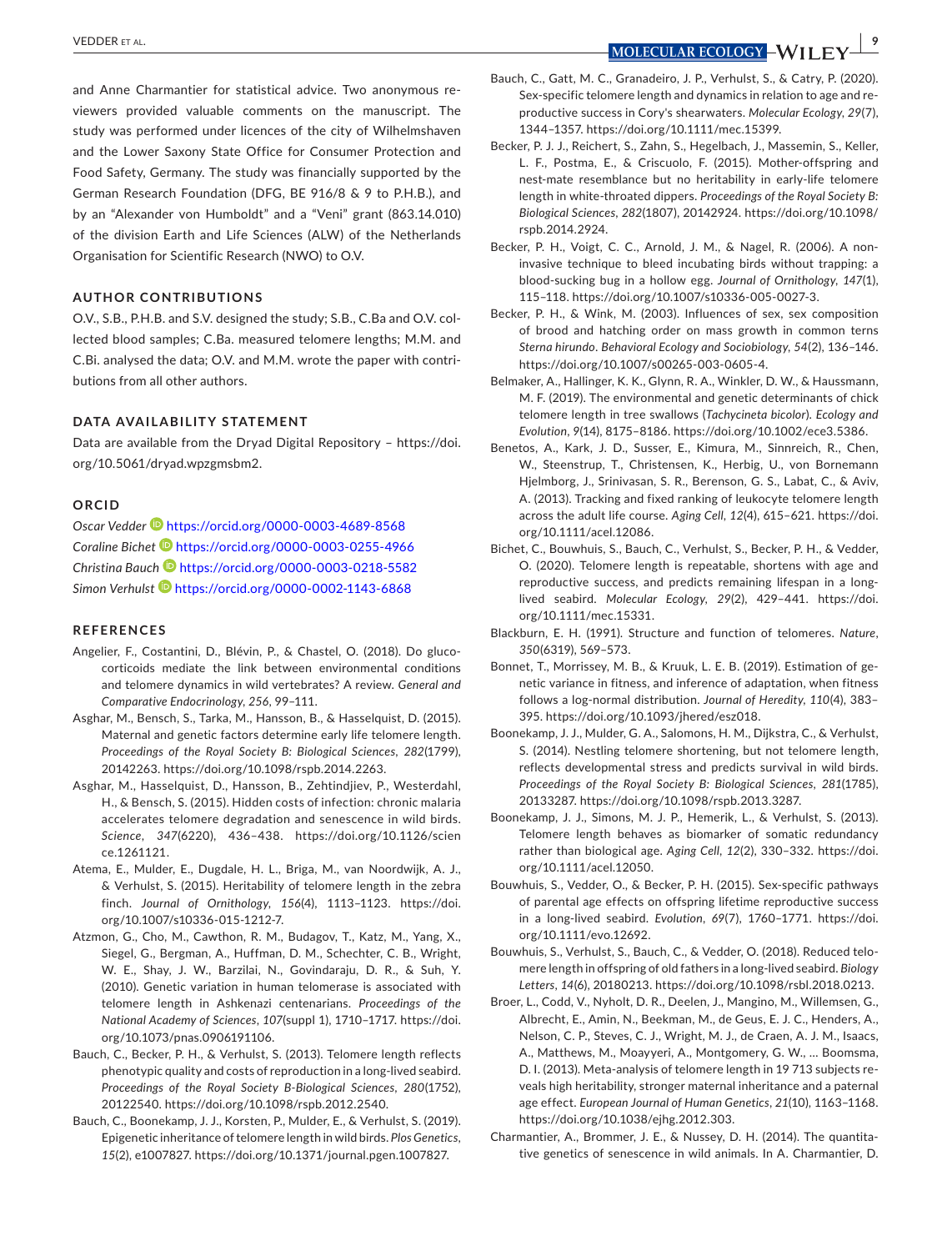**10 <sup>|</sup>**  VEDDER et al.

Garant, & L. E. Kruuk (Eds.), *Quantitative genetics in the wild* (pp. 68– 83). Oxford University Press.

- Chatelain, M., Drobniak, S. M., & Szulkin, M. (2020). The association between stressors and telomeres in non-human vertebrates: a metaanalysis. *Ecology Letters*, *23*(2), 381–398. [https://doi.org/10.1111/](https://doi.org/10.1111/ele.13426) [ele.13426](https://doi.org/10.1111/ele.13426).
- de Villemereuil, P., Rutschmann, A., Lee, K. D., Ewen, J. G., Brekke, P., & Santure, A. W. (2019). Little adaptive potential in a threatened passerine bird. *Current Biology*, *29*(5), 889–894. [https://doi.](https://doi.org/10.1016/j.cub.2019.01.072) [org/10.1016/j.cub.2019.01.072.](https://doi.org/10.1016/j.cub.2019.01.072)
- Deelen, J., Uh, H.-W., Monajemi, R., van Heemst, D., Thijssen, P. E., Böhringer, S., & Beekman, M. (2013). Gene set analysis of GWAS data for human longevity highlights the relevance of the insulin/ IGF-1 signaling and telomere maintenance pathways. *Age*, *35*(1), 235–249. [https://doi.org/10.1007/s11357-011-9340-3.](https://doi.org/10.1007/s11357-011-9340-3)
- Dugdale, H. L., & Richardson, D. S. (2018). Heritability of telomere variation: it is all about the environment! *Philosophical Transactions of the Royal Society B: Biological Sciences*, *373*(1741), 20160450. [https://](https://doi.org/10.1098/rstb.2016.0450) [doi.org/10.1098/rstb.2016.0450.](https://doi.org/10.1098/rstb.2016.0450)
- Eastwood, J. R., Hall, M. L., Teunissen, N., Kingma, S. A., Hidalgo Aranzamendi, N., Fan, M., Roast, M., Verhulst, S., & Peters, A. (2019). Early-life telomere length predicts lifespan and lifetime reproductive success in a wild bird. *Molecular Ecology*, *28*(5), 1127– 1137. <https://doi.org/10.1111/mec.15002>.
- Ezard, T. H. G., Becker, P. H., & Coulson, T. (2006). The contributions of age and sex to variation in common tern population growth rate. *Journal of Animal Ecology*, *75*(6), 1379–1386. [https://doi.](https://doi.org/10.1111/j.1365-2656.2006.01162.x) [org/10.1111/j.1365-2656.2006.01162.x.](https://doi.org/10.1111/j.1365-2656.2006.01162.x)
- Fairlie, J., Holland, R., Pilkington, J. G., Pemberton, J. M., Harrington, L., & Nussey, D. H. (2016). Lifelong leukocyte telomere dynamics and survival in a free-living mammal. *Aging Cell*, *15*(1), 140–148. [https://](https://doi.org/10.1111/acel.12417) [doi.org/10.1111/acel.12417.](https://doi.org/10.1111/acel.12417)
- Fisher, R. A. (1930). *The genetical theory of natural selection*: Clarendon.
- Galipaud, M., & Kokko, H. (2020). Sex, senescence, sources and sinks. *Functional Ecology*, *34*(1), 55–64. [https://doi.org/10.1111/136](https://doi.org/10.1111/1365-2435.13462) [5-2435.13462](https://doi.org/10.1111/1365-2435.13462).
- González-Solís, J., Sokolov, E., & Becker, P. H. (2001). Courtship feedings, copulations and paternity in common terns, Sterna hirundo. *Animal Behaviour*, *61*(6), 1125–1132.
- Graakjaer, J., Pascoe, L., Der-Sarkissian, H., Thomas, G., Kolvraa, S., Christensen, K., & Londoño-Vallejo, J.-A. (2004). The relative lengths of individual telomeres are defined in the zygote and strictly maintained during life. *Aging Cell*, *3*(3), 97–102. [https://doi.](https://doi.org/10.1111/j.1474-9728.2004.00093.x) [org/10.1111/j.1474-9728.2004.00093.x.](https://doi.org/10.1111/j.1474-9728.2004.00093.x)
- Hadfield, J. D. (2010). MCMC methods for multi-response generalized linear mixed models: the MCMCglmm R package. *Journal of Statistical Software*, *33*(2), 1–22.
- Hansen, T. F., Pélabon, C., & Houle, D. (2011). Heritability is not evolvability. *Evolutionary Biology*, *38*(3), 258. [https://doi.org/10.1007/](https://doi.org/10.1007/s11692-011-9127-6) [s11692-011-9127-6.](https://doi.org/10.1007/s11692-011-9127-6)
- Harley, C. B. (1991). Telomere loss: mitotic clock or genetic time bomb? *Mutation Research/DNAging*, *256*, 271–282.
- He, Y., & Hodges, J. S. (2008). Point estimates for variance-structure parameters in bayesian analysis of hierarchical models. *Computational Statistics and Data Analysis*, *52*(5), 2560–2577. [https://doi.](https://doi.org/10.1016/j.csda.2007.08.021) [org/10.1016/j.csda.2007.08.021.](https://doi.org/10.1016/j.csda.2007.08.021)
- Heidelberger, P., & Welch, P. D. (1981). A spectral method for confidence interval generation and run length control in simulations. *Communications of the ACM*, *24*(4), 233–245. [https://doi.](https://doi.org/10.1145/358598.358630) [org/10.1145/358598.358630.](https://doi.org/10.1145/358598.358630)
- Heidinger, B. J., Blount, J. D., Boner, W., Griffiths, K., Metcalfe, N. B., & Monaghan, P. (2012). Telomere length in early life predicts lifespan. *Proceedings of the National Academy of Sciences*, *109*(5), 1743–1748.
- Herborn, K. A., Heidinger, B. J., Boner, W., Noguera, J. C., Adam, A., Daunt, F., & Monaghan, P. (2014). Stress exposure in early post-natal life

reduces telomere length: an experimental demonstration in a longlived seabird. *Proceedings of the Royal Society B: Biological Sciences*, *281*(1782), 20133151. [https://doi.org/10.1098/rspb.2013.3151.](https://doi.org/10.1098/rspb.2013.3151)

- Hjelmborg, J. B., Dalgård, C., Möller, S., Steenstrup, T., Kimura, M., Christensen, K., Kyvik, K. O., & Aviv, A. (2015). The heritability of leucocyte telomere length dynamics. *Journal of Medical Genetics*, *52*(5), 297–302. [https://doi.org/10.1136/jmedgenet-2014-102736.](https://doi.org/10.1136/jmedgenet-2014-102736)
- Houle, D. (1992). Comparing evolvability and variability of quantitative traits. *Genetics*, *130*(1), 195–204.
- Ilska-Warner, J. J., Psifidi, A., Seeker, L. A., Wilbourn, R. V., Underwood, S. L., Fairlie, J., Whitelaw, B., Nussey, D. H., Coffey, M. P., & Banos, G. (2019). The genetic architecture of bovine telomere length in early life and association with animal fitness. *Frontiers in Genetics*, *10*(1048), e01048. [https://doi.org/10.3389/fgene.2019.01048.](https://doi.org/10.3389/fgene.2019.01048)
- Kruuk, L. E. B. (2004). Estimating genetic parameters in natural populations using the 'animal model'. *Philosophical Transactions of the Royal Society of London Series B-Biological Sciences*, *359*(1446), 873–890.
- Meyne, J., Ratliff, R. L., & Moyzis, R. K. (1989). Conservation of the human telomere sequence (TTAGGG)*n* among vertebrates. *Proceedings of the National Academy of Sciences*, *86*(18), 7049–7053. [https://doi.](https://doi.org/10.1073/pnas.86.18.7049) [org/10.1073/pnas.86.18.7049](https://doi.org/10.1073/pnas.86.18.7049).
- Monaghan, P. (2010). Telomeres and life histories: the long and the short of it. *Annals of the New York Academy of Sciences*, *1206*(1), 130–142.
- Monaghan, P., & Metcalfe, N. B. (2019). The deteriorating soma and the indispensable germline: gamete senescence and offspring fitness. *Proceedings of the Royal Society B: Biological Sciences*, *286*(1917), 20192187. <https://doi.org/10.1098/rspb.2019.2187>.
- Morinha, F., Magalhães, P., & Blanco, G. (2020). Different qPCR master mixes influence telomere primer binding within and between bird species. *Journal of Avian Biology*, *51*(2), e02352. [https://doi.](https://doi.org/10.1111/jav.02352) [org/10.1111/jav.02352](https://doi.org/10.1111/jav.02352).
- Mousseau, T. A., & Roff, D. A. (1987). Natural selection and the heritability of fitness components. *Heredity*, *59*(2), 181–197. [https://doi.](https://doi.org/10.1038/hdy.1987.113) [org/10.1038/hdy.1987.113.](https://doi.org/10.1038/hdy.1987.113)
- Nettle, D., Seeker, L., Nussey, D., Froy, H., & Bateson, M. (2019). Consequences of measurement error in qPCR telomere data: A simulation study. *PLoS One*, *14*(5), e0216118. [https://doi.org/10.1371/](https://doi.org/10.1371/journal.pone.0216118) [journal.pone.0216118](https://doi.org/10.1371/journal.pone.0216118).
- Nussey, D. H., Baird, D., Barrett, E., Boner, W., Fairlie, J., Gemmell, N., Hartmann, N., Horn, T., Haussmann, M., Olsson, M., Turbill, C., Verhulst, S., Zahn, S., & Monaghan, P. (2014). Measuring telomere length and telomere dynamics in evolutionary biology and ecology. *Methods in Ecology and Evolution*, *5*(4), 299–310. [https://doi.](https://doi.org/10.1111/2041-210x.12161) [org/10.1111/2041-210x.12161.](https://doi.org/10.1111/2041-210x.12161)
- Olovnikov, A. M. (1973). A theory of marginotomy: the incomplete copying of template margin in enzymic synthesis of polynucleotides and biological significance of the phenomenon. *Journal of Theoretical Biology*, *41*(1), 181–190.
- Pepper, G. V., Bateson, M., & Nettle, D. (2018). Telomeres as integrative markers of exposure to stress and adversity: A systematic review and meta-analysis. *Royal Society Open Science*, *5*(8), e180744. <https://doi.org/10.1098/rsos.180744>.
- Pettay, J. E., Charmantier, A., Wilson, A. J., & Lummaa, V. (2008). Agespecific genetic and maternal effects in fecundity of preindustrial Finnish women. *Evolution*, *62*, 2297–2304.
- Pineda-Pampliega, J., Herrera-Dueñas, A., Mulder, E., Aguirre, J. I., Höfle, U., & Verhulst, S. (2020). Antioxidant supplementation slows telomere shortening in free-living white stork chicks. *Proceedings of the Royal Society B: Biological Sciences*, *287*(1918), 20191917. [https://](https://doi.org/10.1098/rspb.2019.1917) [doi.org/10.1098/rspb.2019.1917.](https://doi.org/10.1098/rspb.2019.1917)
- Postma, E. (2014). Four decades of estimating heritabilities in wild vertebrate populations: improved methods, more data, better estimates. In A. Charmantier, D. Garant, & L. E. Kruuk (Eds.), *Quantitative genetics in the wild* (pp. 16–33): Oxford University Press.
- Price, T., & Schluter, D. (1991). On the low heritability of life-history traits. *Evolution*, *45*(4), 853–861. [https://doi.org/10.2307/2409693.](https://doi.org/10.2307/2409693)